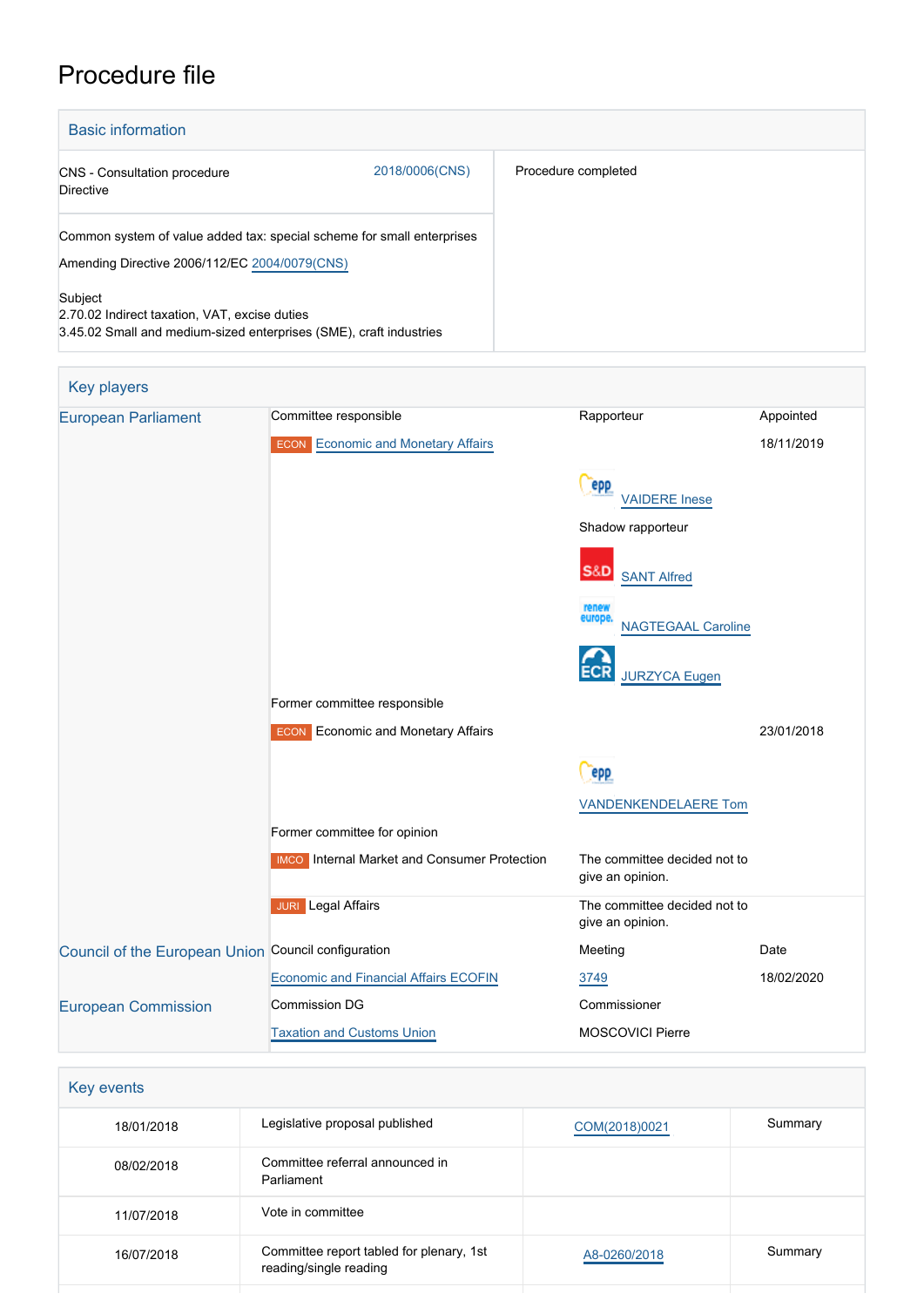| 11/09/2018 | Decision by Parliament                                       | T8-0319/2018 | Summary |
|------------|--------------------------------------------------------------|--------------|---------|
| 08/11/2019 | Amended legislative proposal for<br>reconsultation published | 13952/2019   | Summary |
| 14/11/2019 | Formal reconsultation of Parliament                          |              |         |
| 12/12/2019 | Vote in committee                                            |              |         |
| 13/12/2019 | Committee report tabled for plenary,<br>reconsultation       | A9-0055/2019 | Summary |
| 15/01/2020 | Results of vote in Parliament                                |              |         |
| 15/01/2020 | Decision by Parliament                                       | T9-0004/2020 |         |
| 18/02/2020 | Act adopted by Council after consultation<br>of Parliament   |              |         |
| 18/02/2020 | End of procedure in Parliament                               |              |         |
| 02/03/2020 | Final act published in Official Journal                      |              |         |

| <b>Technical information</b> |                                               |
|------------------------------|-----------------------------------------------|
| Procedure reference          | 2018/0006(CNS)                                |
| Procedure type               | CNS - Consultation procedure                  |
| Procedure subtype            | Legislation                                   |
| Legislative instrument       | <b>Directive</b>                              |
|                              | Amending Directive 2006/112/EC 2004/0079(CNS) |
| Legal basis                  | Treaty on the Functioning of the EU TFEU 113  |
| Other legal basis            | Rules of Procedure EP 159                     |
| Stage reached in procedure   | Procedure completed                           |
| Committee dossier            | ECON/8/12096; ECON/9/01865                    |

## Documentation gateway

| Legislative proposal                                               | COM(2018)0021 | 18/01/2018 | EC  | Summary |
|--------------------------------------------------------------------|---------------|------------|-----|---------|
| Document attached to the procedure                                 | SWD(2018)0009 | 18/01/2018 | EC  |         |
| Document attached to the procedure                                 | SWD(2018)0011 | 18/01/2018 | EC  |         |
| Committee draft report                                             | PE621.115     | 17/05/2018 | EP  |         |
| Amendments tabled in committee                                     | PE623.645     | 06/06/2018 | EP  |         |
| Committee report tabled for plenary, 1st<br>reading/single reading | A8-0260/2018  | 16/07/2018 | EP  | Summary |
| Text adopted by Parliament, 1st reading/single<br>reading          | T8-0319/2018  | 11/09/2018 | EP  | Summary |
| Amended legislative proposal for reconsultation                    | 13952/2019    | 08/11/2019 | CSL | Summary |
| Committee draft report                                             | PE644.767     | 26/11/2019 | EP  |         |
| Committee final report tabled for plenary,<br>reconsultation       | A9-0055/2019  | 13/12/2019 | EP  | Summary |
| Text adopted by Parliament after reconsultation                    | T9-0004/2020  | 15/01/2020 | EP  |         |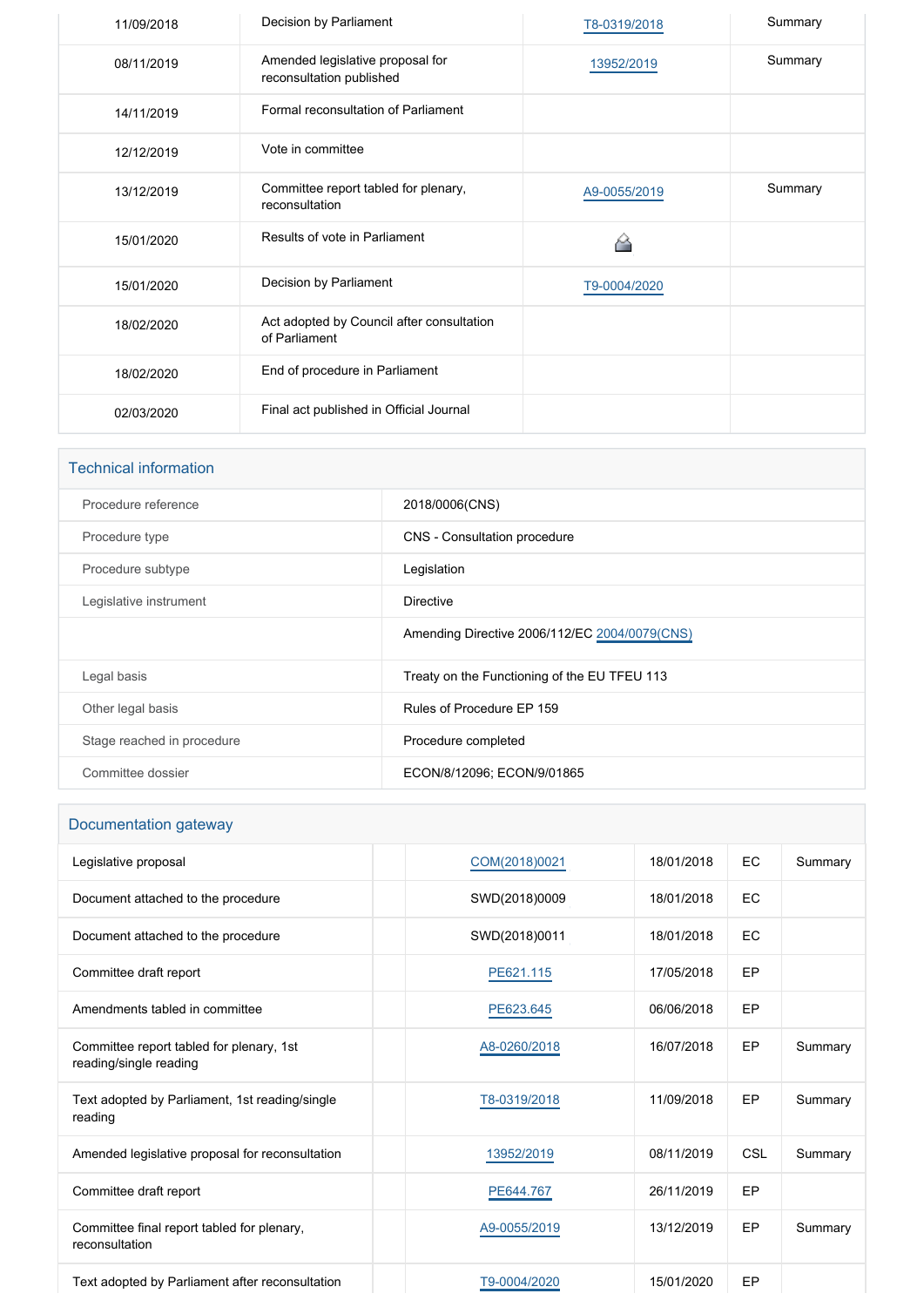| Commission response to text adopted in plenary                    |                 | SP(2020)43 | 11/02/2020 | EC |  |
|-------------------------------------------------------------------|-----------------|------------|------------|----|--|
| Additional information                                            |                 |            |            |    |  |
| Research document                                                 | <b>Briefing</b> |            |            |    |  |
| <b>Final act</b>                                                  |                 |            |            |    |  |
| <b>Directive 2020/285</b><br>OJ L 062 02.03.2020, p. 0013 Summary |                 |            |            |    |  |

#### Common system of value added tax: special scheme for small enterprises

PURPOSE: to amend the current VAT rules with a view to reducing VAT costs for small businesses (SMEs).

PROPOSED ACT: Council Directive.

ROLE OF THE EUROPEAN PARLIAMENT: the Council adopts the act after consulting the European Parliament but without being obliged to follow the opinion of the European Parliament.

BACKGROUND: small businesses (SMEs) face proportionately higher VAT compliance costs than larger businesses. The VAT Directive ( [Council Directive 2006/112/EC](http://eur-lex.europa.eu/legal-content/EN/TXT/?qid=1517502935393&uri=CELEX:02006L0112-20160601)) therefore lays down a number of provisions aimed at reducing the burden on SMEs dealing with VAT matters. In particular, it allows Member States to grant a VAT exemption to small businesses provided that they do not exceed a certain annual turnover, which varies from one country to another.

Despite the fact that Member States may exempt SMEs from VAT an option that is widely used SMEs continue to suffer from disproportionate VAT compliance costs due to how the SME exemption is designed. In particular, SMEs involved in cross-border trade cannot benefit from the SME exemption in Member States other than the one in which they are established

The current system has distortive effects on competition on both domestic and EU markets. This issue is set to worsen with the shift towards destination-based taxation under the proposed definitive VAT system; many SMEs may have to charge their customers VAT that differs from that of the Member State in which they are established.

As a follow-up to the 2016 [VAT Action Plan](http://eur-lex.europa.eu/legal-content/EN/TXT/PDF/?uri=CELEX:52016DC0148&rid=1), this review aims to create a modern, simplified SME scheme by reducing VAT compliance costs for SMEs both domestically and at EU level and reducing distortions of competition both domestically and at EU level.

IMPACT ASSESSMENT: the impact assessment for the proposal was considered by the Regulatory Scrutiny Board on 13 September 2017. The Board issued a positive opinion on the proposal together with some recommendations, which have been taken into account. The Commission considers that compliance costs for SMEs are expected to be reduced by 18 % under this initiative compared to the baseline scenario outlined in the impact assessment (EUR 56.1 billion per year, compared to EUR 68 billion per year at present). Cross-border trading activities by SMEs within the EU are also expected to increase by 13.5 %. It should also have a positive impact on both voluntary compliance and on business competitiveness.

CONTENT: the main provisions of the proposed amendment to the VAT Directive are as follows:

- define various concepts necessary for applying the provisions of the special scheme: the definition of "small enterprises" would cover all enterprises whose Union annual turnover in the single market is no higher than EUR 2 million;
- the possibility for Member States that decide to implement the SME exemption to set their threshold at the level that best reflects to their particular economic and legal context. The exemption will be available to all EU eligible businesses, whether or not established in the Member State where they carry out supplies subject to VAT;
- for any small enterprise able to avail itself of the exemption in a Member State where it is not established, two conditions must be met: (i) the enterprises annual turnover in that Member State should be below the exemption threshold applicable there; and (ii) its overall turnover in the single market (Union annual turnover) should not be higher than EUR 100 000;
- introducing a transition period for small enterprises making use of the SME exemption whose turnover exceeds the exemption threshold in a given year;
- define a set of simplified VAT obligations for non-exempt small enterprises. Such a set should include simplified registration, simplified record keeping and longer tax periods, which would result in less frequent filing of VAT returns. Non-exempt small enterprises should also be able to opt for the application of normal tax periods.

The amendments will only take effect once the definitive VAT system has been introduced.

#### Common system of value added tax: special scheme for small enterprises

The Committee on Economic and Monetary Affairs adopted, following Parliament's consultation procedure, the report by Tom VANDENKENDELAERE (EPP, BE) on the proposal for a Council directive amending Directive 2006/112/EC on the common system of value added tax as regards the special scheme for small enterprises.

The committee recommends that the European Parliament approve the Commission proposal subject to the following amendments:

VAT exemption threshold: the proposal provides for a transitional period for small businesses benefiting from the exemption whose turnover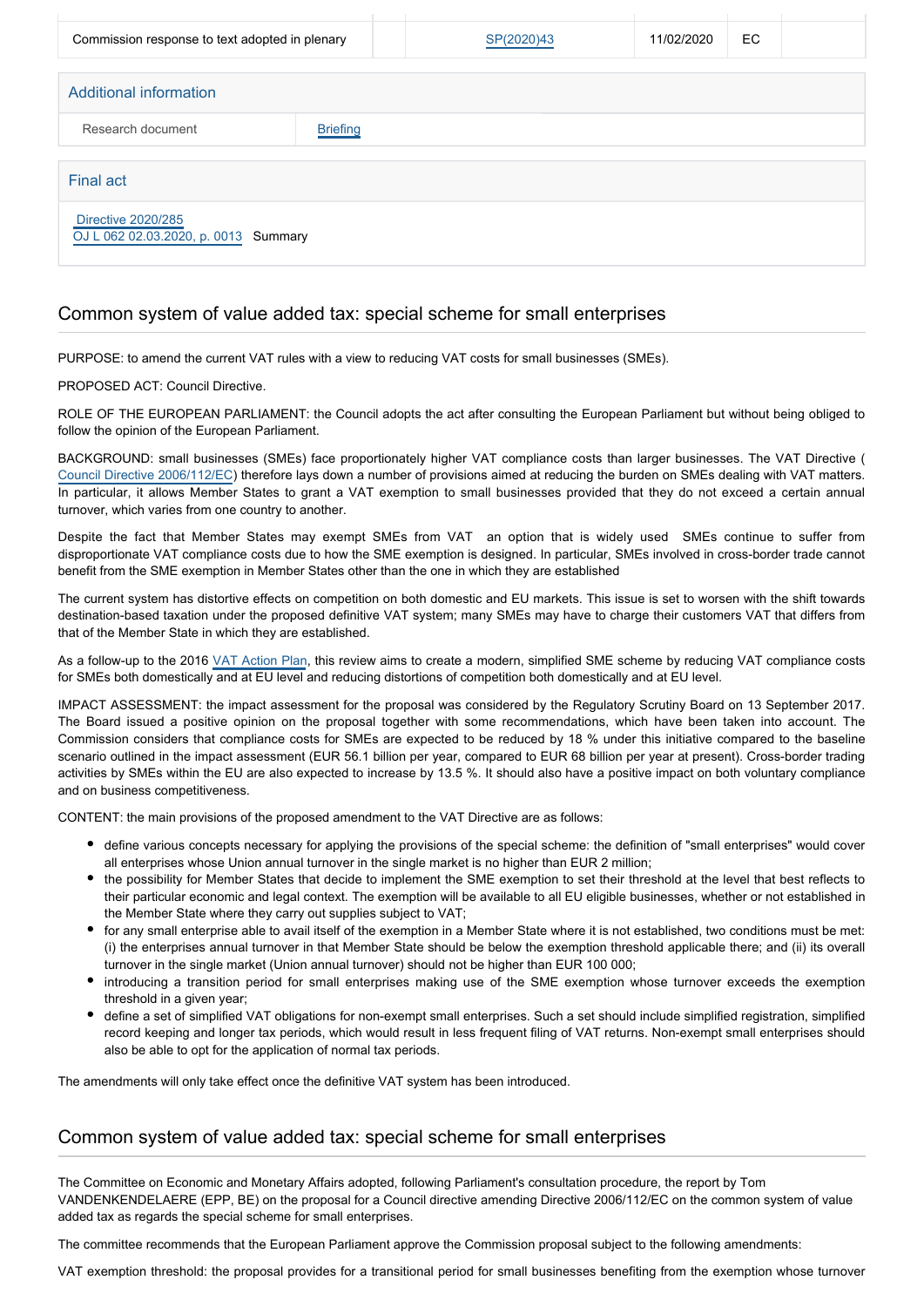exceeds the franchise threshold in a given year. Members propose that these enterprises should be allowed to continue to benefit from the exemption for two more years (instead of one year), provided that their annual turnover does not exceed the SME threshold by more than 33% during these two years (instead of 50% in the proposal).

In order to facilitate cross-border business, the list of national thresholds for exemption should be easily accessible to all small enterprises willing to operate in several Member States.

Administrative simplification for SMEs: Members propose that the Commission:

- set up an online portal through which small enterprises willing to avail themselves of the exemption in another Member State shall register;
- put in place a one-stop shop through which small enterprises can file VAT returns of the different Member States in which they are operating. The Member State of establishment shall be responsible for VAT collection.

Annual VAT return: Member States shall release exempt small enterprises from the obligation to submit a VAT return or they shall allow such exempt small enterprises to submit a simplified VAT return which includes at least the following information: chargeable VAT, deductible VAT, net VAT amount (payable or receivable), total value of input transactions and total value of output transactions to cover the period of a calendar year.

Lastly, Members consider that VAT simplification measures for SMEs could be implemented more quickly than the definitive VAT system. They propose to bring forward the date of implementation of the proposal to 31 December 2019 (instead of 30 June 2022).

#### Common system of value added tax: special scheme for small enterprises

The European Parliament adopted by 618 votes to 40, with 24 abstentions, following Parliament's consultation procedure, a legislative resolution on the proposal for a Council directive amending Directive 2006/112/EC on the common system of value added tax as regards the special scheme for small enterprises.

The European Parliament approved the Commission proposal subject to the following amendments:

Reducing VAT costs for small businesses (SMEs): the provisions of Council Directive 2006/112/EC that allow Member States to continue to apply their special schemes to small businesses are obsolete and do not meet their objective of reducing the compliance burden for small businesses.

The amendments highlight that small businesses in the Union are particularly active in certain cross-border sectors, such as construction, communications, catering services and retail trade, and can therefore be an important source of employment. The achievement of the objectives of the VAT Action Plan therefore requires a review of the special scheme for small businesses.

VAT exemption threshold: the proposal provides for a transitional period for small businesses benefiting from the exemption whose turnover exceeds the franchise threshold in a given year. Members propose that these enterprises should be allowed to continue to benefit from the exemption for two more years (instead of one year), provided that their annual turnover does not exceed the SME threshold by more than 33% during these two years (instead of 50% in the proposal).

In order to facilitate cross-border business, the list of national thresholds for exemption should be easily accessible to all small enterprises willing to operate in several Member States.

Administrative simplification for SMEs: in order to reduce the compliance burden for small businesses, it is proposed that the Commission:

- set up an online portal through which small enterprises willing to avail themselves of the exemption in another Member State shall register;
- put in place a one-stop shop through which small enterprises can file VAT returns of the different Member States in which they are operating. The Member State of establishment shall be responsible for VAT collection.

Member States shall also ensure that they have sufficient knowledge of the status of small enterprises and of their shareholding or ownership relationships, so as to be able to confirm their status as small enterprises. The VAT information exchange system (VIES) shall specify whether or not eligible small enterprises avail themselves of the VAT exemption for small enterprises.

Annual VAT return: Member States shall release exempt small enterprises from the obligation to submit a VAT return or they shall allow such exempt small enterprises to submit a simplified VAT return which includes at least the following information: chargeable VAT, deductible VAT, net VAT amount (payable or receivable), total value of input transactions and total value of output transactions to cover the period of a calendar year.

Entry into force: Members consider that VAT simplification measures for SMEs could be implemented more quickly than the definitive VAT system. They propose to bring forward the date of implementation of the proposal to 31 December 2019 (instead of 30 June 2022).

### Common system of value added tax: special scheme for small enterprises

The Council reached a general approach on the proposal for a Council Directive amending Directive 2006/112/EC on the common system of value added tax (VAT) as regards the special scheme for small enterprises (SMEs).

The European Parliament has been reconsulted on the amended legislative proposal.

As a reminder, the initiative aims to reform the VAT rules applicable to small businesses with a view to reducing the administrative burden and compliance costs for SMEs and contributing to the creation of a fiscal environment beneficial to SME growth and the development of cross-border trade.

While the current scheme provides that VAT exemption for small businesses is only available to national operators, the proposed reform will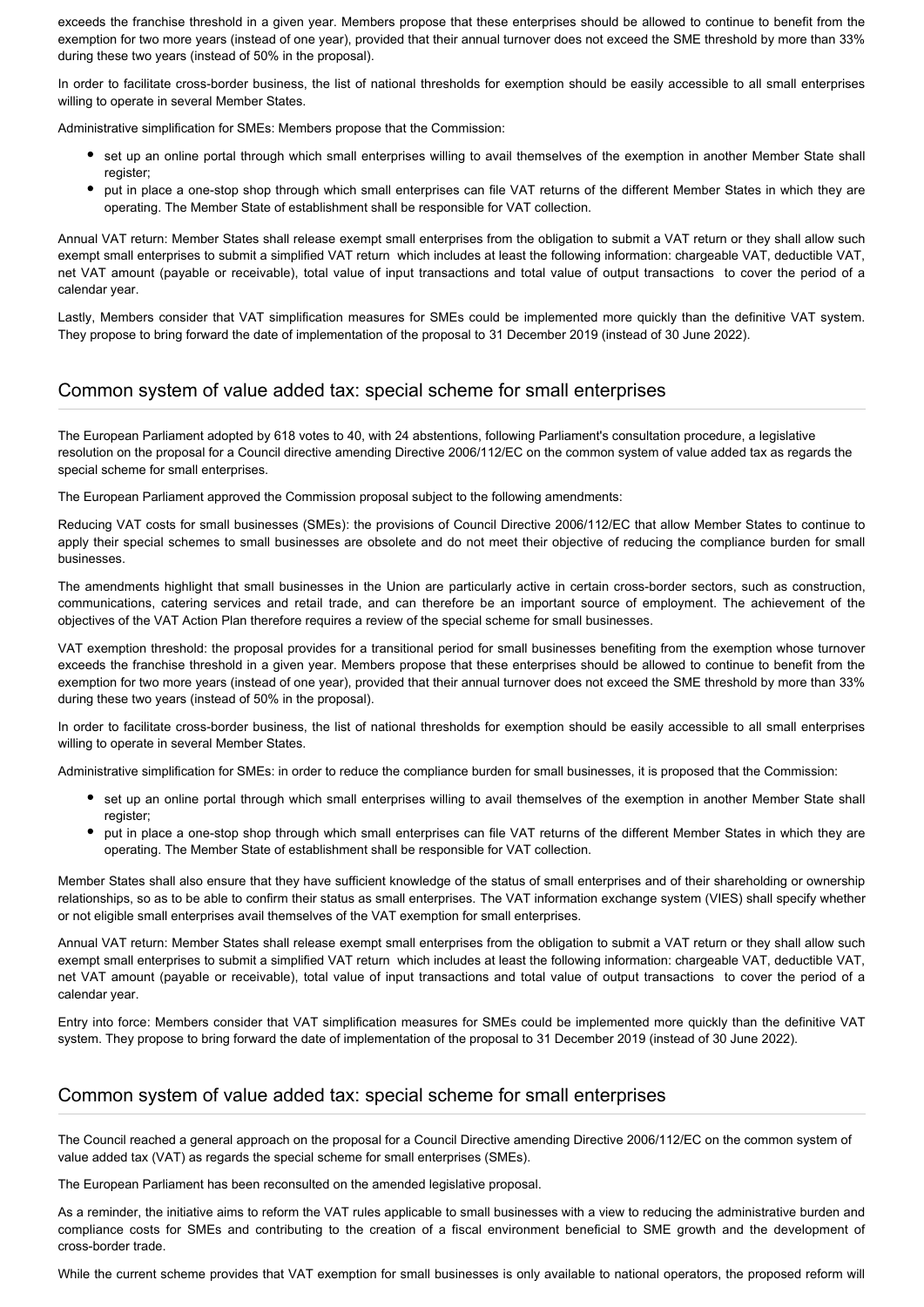allow a similar VAT exemption to be applied to small businesses established in other Member States. The new rules shall improve the structure of the franchise system and encourage voluntary compliance with the rules, thereby helping to reduce revenue losses due to non-compliance with the rules and VAT fraud.

Simplification of the rules on VAT exemption for small businesses

The amended proposal for a Directive provides that small businesses will be able to benefit from simplified compliance rules if their annual turnover does not exceed a threshold set by the Member State concerned. This uniform threshold could not exceed EUR 85 000.

Under certain conditions, small companies from other Member States with cross-border activities, if they do not exceed this threshold, could also benefit from the simplified regime, provided that their total annual turnover throughout the Union does not exceed EUR 100 000.

Member States should be able to set their national threshold for the exemption at the level that suits their economic and political conditions best, subject to the upper threshold provided for under this Directive. Where a taxable person is eligible to benefit from more than one sectoral threshold, Member States should ensure that the taxable person can only use one of those thresholds. They should also ensure that their thresholds do not differentiate between the established and non-established taxable persons.

#### Prior notification

In order to allow an effective control of the application of the exemption and to ensure that Member States have access to the necessary information, a taxable person wanting to avail himself of the exemption in a Member State in which he is not established should be required to: (i) give prior notification to the Member State in which he is established; (b) be identified by an individual number in the Member State of establishment only. This number may be, but would not necessarily need to be the VAT number.

SMEs that meet the conditions may benefit from further simplifications in the fulfilment of their VAT obligations such as registration and declaration.

The new rules shall apply from 1 January 2025.

#### Common system of value added tax: special scheme for small enterprises

The Committee on Economic and Monetary Affairs adopted, under the consultation procedure, the report by Inese VAIDERE (EPP, LV) on the draft Council directive amending Directive 2006/112/EC on the common system of value added tax as regards the special scheme for small enterprises and Regulation (EU) No 904/2010 as regards the administrative cooperation and exchange of information for the purpose of monitoring the correct application of the special scheme for small enterprises.

The committee recommended that the European Parliament approve the Council draft on the further simplification of value added tax (VAT) rules for small enterprises.

As a reminder, the Council decided to consult the European Parliament again on its general approach, since the text indeed differs substantially from the Commissions original proposal of 18 January 2018.

The Councils general approach :

- maintains the Commission proposal to extend the VAT SME exemption to non-established SMEs, in line and in the spirit of the Single Market;

- extends, as foreseen in the Commission proposal, the transitional period for SMEs switching from an exemption to the regular VAT regime.

The provision for a "single window for SMEs" (One Stop Shop) which was developed in the Councils general approach, and the further detailed provisions on the administrative cooperation for exchange of information between Member States, are in line with the European Parliament's requests in its previous report on this proposal.

#### Common system of value added tax: special scheme for small enterprises

PURPOSE: to amend the current VAT rules with a view to reducing VAT costs for small businesses (SMEs).

LEGISLATIVE ACT: Council Directive (EU) 2020/285 amending Directive 2006/112/EC on the common system of value added tax as regards the special scheme for small enterprises and Regulation (EU) No 904/2010 as regards the administrative cooperation and exchange of information for the purpose of monitoring the correct application of the special scheme for small enterprises.

CONTENT: this Directive aims at reforming the VAT rules applicable to small businesses with a view to reducing the administrative burden and compliance costs for SMEs and contributing to the creation of a fiscal environment to facilitate their growth and the development of cross? border trade.

The new rules shall improve the structure of the franchise system and encourage voluntary compliance, thus helping to reduce revenue losses due to non-compliance and VAT fraud.

While the current rules provide that VAT exemption for small businesses is only available to domestic operators, the approved reform extends VAT exemption to small businesses established in other Member States.

The new rules provide for the following:

- small businesses shall be able to benefit from simplified compliance rules if their annual turnover does not exceed a threshold set by the Member State concerned. This threshold may not exceed EUR 85 000. Under certain conditions, small enterprises from other Member States, if they do not exceed that threshold, shall also be able to benefit from the simplified scheme, provided that their total annual EU-wide turnover does not exceed EUR 100 000;

- Member States shall be able to set their national threshold for the exemption at the level which best corresponds to their economic and